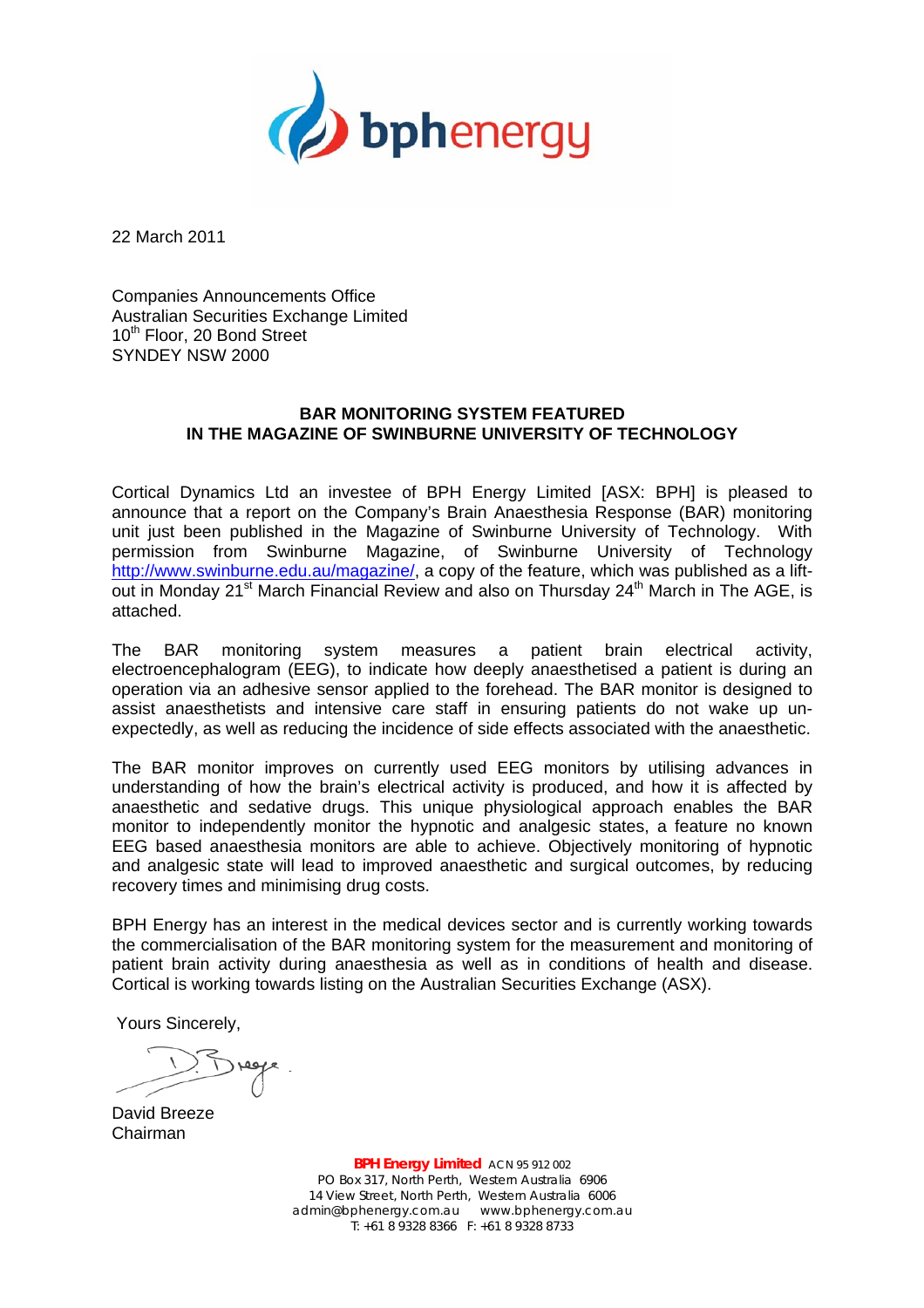# **Brain monitor puts patients at ease**

## key points

 **A Swinburne researcher and his commercial partner have developed a brain monitoring system to improve the safety and recovery of people undergoing surgery Anaesthetists are constrained by current technology, which cannot separately monitor consciousness and pain in patients** 

**Investors are being sought for the technology to be on the market by 2013**

Awakening during surgery is a nightmare that haunts patients and doctors alike, but Swinburne scientists have found a way to allow both patients and doctors to rest easy **BY MANDY THOO** 

**"I felt my chest** being cut open and blood being mopped away. I heard and felt the saw cutting through my chest bone," Norman Dalton told the UK's *The Independent* newspaper in 2004 in a harrowing account of his heart bypass operation. "I could feel every cut and saw the doctors made. I couldn't scream out to tell."

Dalton's horrifying experience – known in medical jargon as 'intra-operative awareness' – is one of the most common complications of anaesthesia. Annually, about 2000 patients have some form of awareness during surgeries performed in Australian hospitals, according to the *Medical Journal of Australia*, and

45 per cent of the insurance claims lodged against anaesthetists relate to this phenomenon. The lack of technology to accurately monitor the state of the brain during anaesthesia is considered to be the main reason for over- and under-sedation. While surgical patients fear the trauma of 'feeling the knife', hospitals and medical staff are equally afraid of ensuing litigation.

Now, a team of researchers and entrepreneurs with the vision to end this angst has developed a technology called the Brain Anaesthesia Response (BAR) monitoring system. The BAR monitor, a worldfirst device to replace existing Electroencephalography (EEG) monitors, results from a joint venture between

Swinburne University of Technology and Cortical Dynamics Ltd.

The BAR monitor improves on the currently used electroencephalogram EEG monitors by incorporating the latest advances in our understanding of the mechanisms responsible for brain activity, allowing doctors to better optimise anaesthetic delivery. It has the potential to improve the patient experience, reduce recovery times and lower the costs of anaesthesia, creating a significant global market opportunity.

#### **Pain monitoring gap**

The BAR monitoring system has taken 10 years